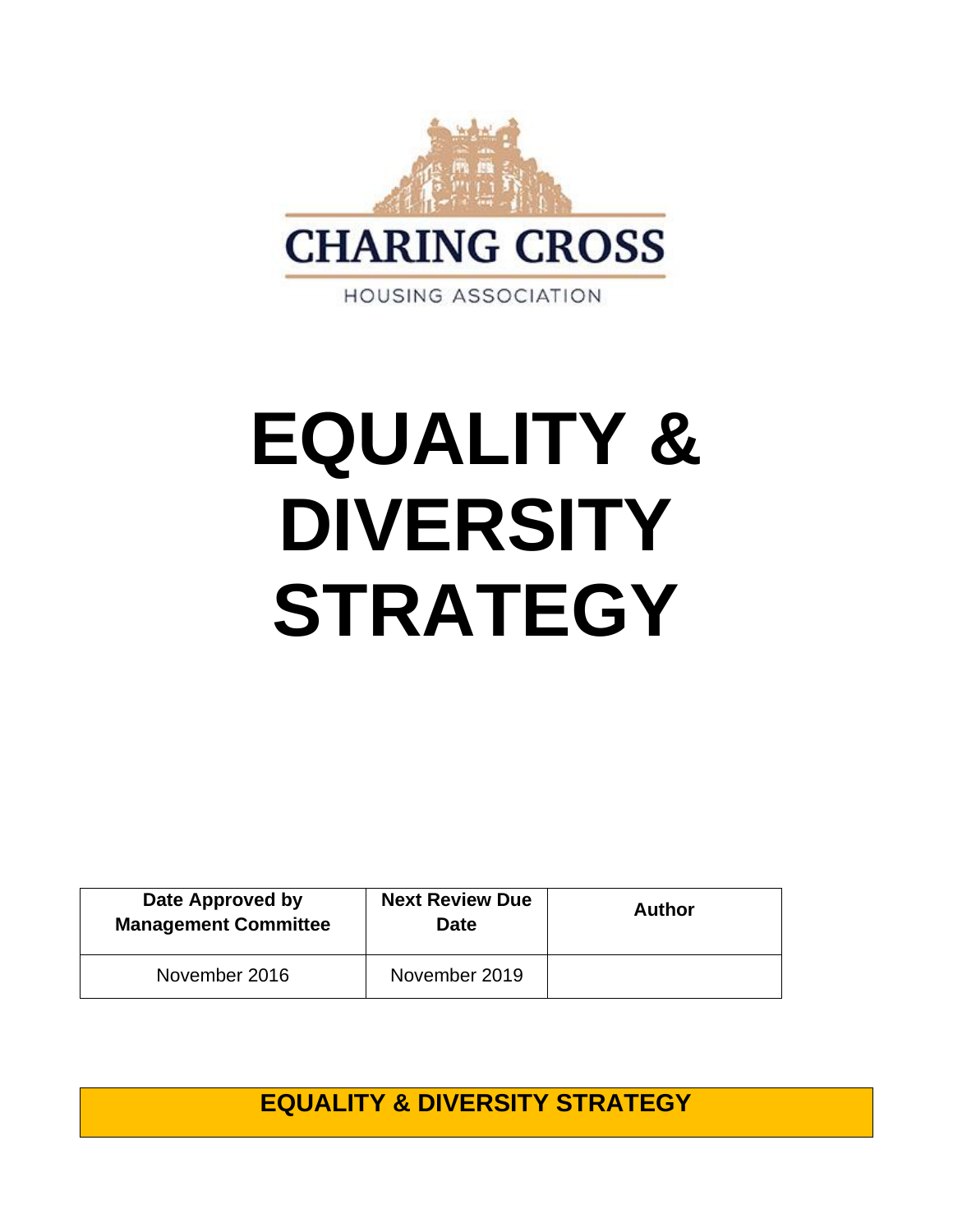#### **1 INTRODUCTION**

Charing Cross Housing Association is committed to promoting equality and diversity. We will ensure people are treated fairly and individual differences are valued and respected. We will not tolerate discrimination (either direct or indirect), victimisation or harassment.

We will act within equality legislation and comply with standards set by the Scottish Housing Regulator and the Care Inspectorate.

The Equality Act 2010 covers nine protected characteristics which cannot be used as reason to treat people unfairly. They are:- age, disability, gender reassignment, marriage or civil partnership, pregnancy and maternity, race, religion or belief, sex, sexual orientation

#### **2 EQUAL OPPORTUNITIES STATEMENT**

Charing Cross Housing Association is committed to achieving equality of opportunity to those we house, employ, hire or provide services. The Association is committed to encouraging diversity, eliminating discrimination and providing equality of opportunity for all.

#### **3 POLICIES**

The following policies and outcomes are of particular relevance in addressing equality and diversity.

| <b>Policy</b>            | <b>Outcome</b>                                                                                         |
|--------------------------|--------------------------------------------------------------------------------------------------------|
| <b>Membership Policy</b> | To attract people from the groups and<br>communities we serve to become members of<br>the Association. |
| <b>Complaints Policy</b> | To allow those receiving services from the                                                             |

Association to make a complaint if they are not satisfied with our performance.

1

### **EQUALITY & DIVERSITY STRATEGY**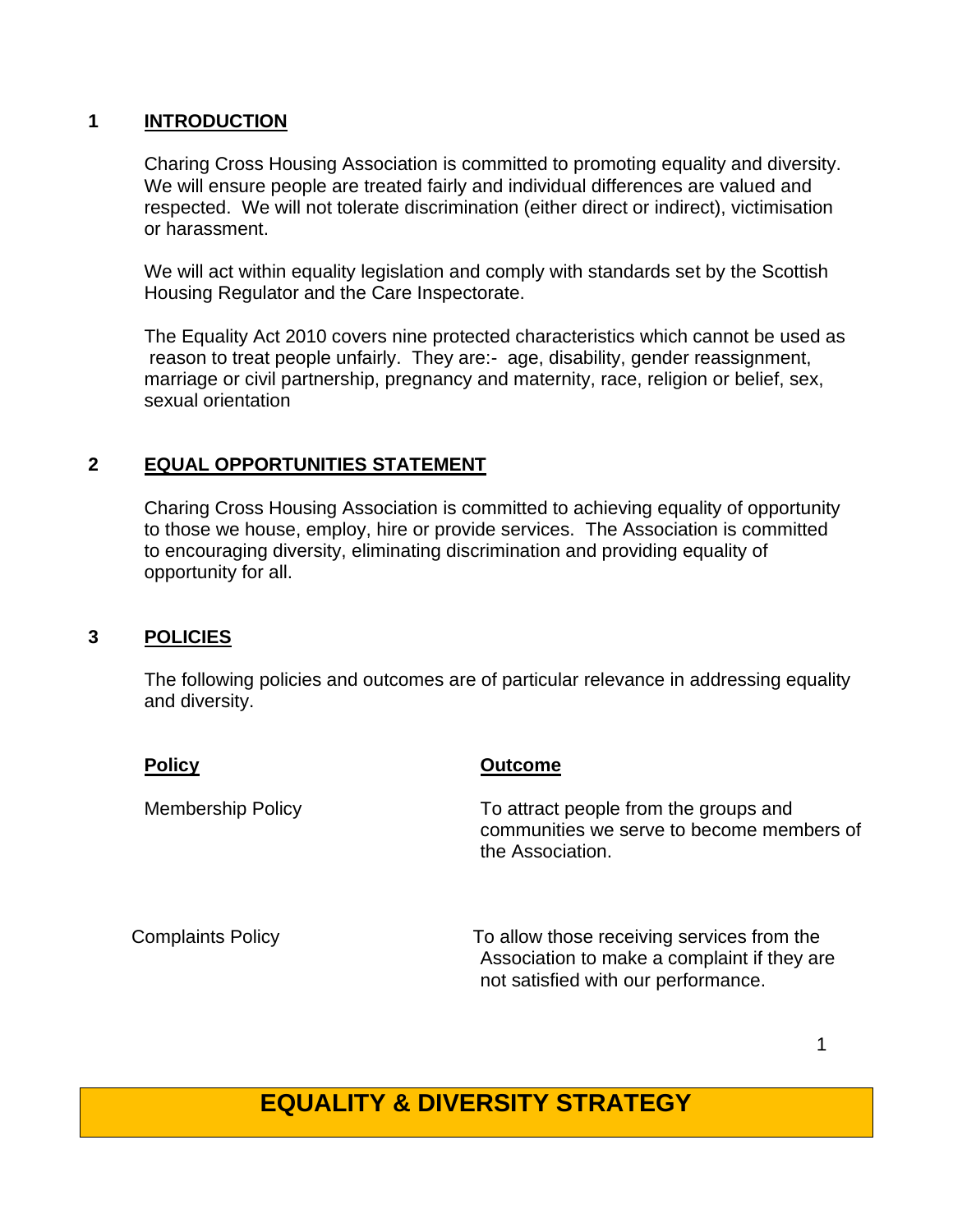| <b>Allocation and Transfer Policy</b>                 | Recognition in policy for family/social/<br>community support for applicants with<br>specific needs. Harassment points can be<br>awarded.                                                                   |
|-------------------------------------------------------|-------------------------------------------------------------------------------------------------------------------------------------------------------------------------------------------------------------|
|                                                       | The Association has a small number of barrier<br>free and wheelchair accessible properties. At<br>the point of registration applicants requiring<br>these properties are placed on a special<br>needs list. |
|                                                       | The Association has 57 sheltered units and a<br>separate list is maintained for applicants<br>requiring this type of housing.                                                                               |
| Anti-social Behaviour and<br><b>Harassment Policy</b> | To enable the Association to take early and<br>effective action against anti-social behaviour<br>and harassment.                                                                                            |
| Racial Harassment Policy and<br>Procedures            | The Association is committed to ensuring the<br>safety and security of people, their homes and<br>neighbours. This policy details what action is<br>to be taken to deal with racial harassment.             |
| <b>Tenants Participation Strategy</b>                 | To consult and inform tenants on the service<br>received and future policy changes. To set an<br>annual action plan in relation to tenant<br>participation.                                                 |
| <b>Housing Support Policy</b>                         | To provide assistance to tenants in our<br>sheltered housing developments to maintain<br>independent living.                                                                                                |
| <b>Maintenance Policy</b>                             | To ensure tenants enjoy a safe and secure<br>home, maintaining our properties to a high<br>standard and providing an effective repairs<br>service.                                                          |

## **EQUALITY & DIVERSITY STRATEGY**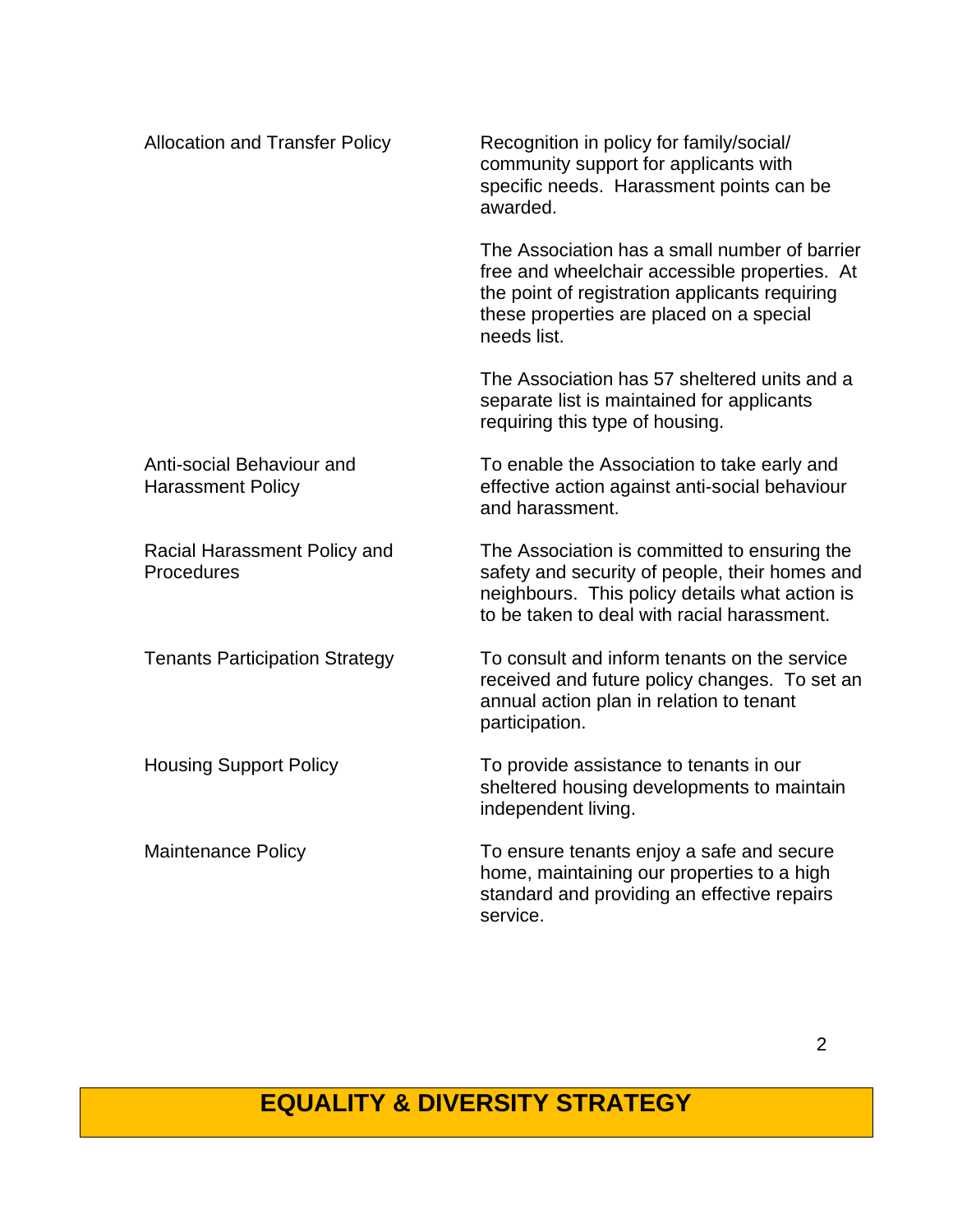| <b>Equality and Diversity Policy</b><br>(Employment) | This policy is to ensure a consistent approach<br>in promoting equality and diversity in<br>employment and recruitment. It also covers<br>discrimination by and towards members of the<br>public, governing bodies members,<br>contractors and staff from other agencies. |
|------------------------------------------------------|---------------------------------------------------------------------------------------------------------------------------------------------------------------------------------------------------------------------------------------------------------------------------|
| <b>Recruitment Policy</b>                            | To ensure quality of opportunity and treatment<br>in recruitment and employment of staff.<br>Applicants complete EO questionnaires for<br>monitoring purposes.                                                                                                            |
| <b>Flexible Working Policy</b>                       | To comply with the right to request flexible<br>working and to ensure equality and fairness<br>throughout the process and employees life/<br>work balance.                                                                                                                |
| Dignity at Work Policy                               | This is to ensure all employees are treated<br>with dignity and respect. It outlines the<br>procedures to be adopted if harassment<br>occurs.                                                                                                                             |
| Policy on Unacceptable Behaviour<br>from Customers   | This policy is to protect staff who are<br>subjected to unacceptable behaviour from<br>customers.                                                                                                                                                                         |

#### **GOOD PRACTICE**

A key feature of the Association's strategy is to develop good practice in promoting equality and diversity.

The following functions enable the Association to meet a variety of needs in the community.

#### **(a) Leases with Specialist Organisations**

 (i) Talbot Association lease two hostels from the Association to provide accommodation for the long term homeless.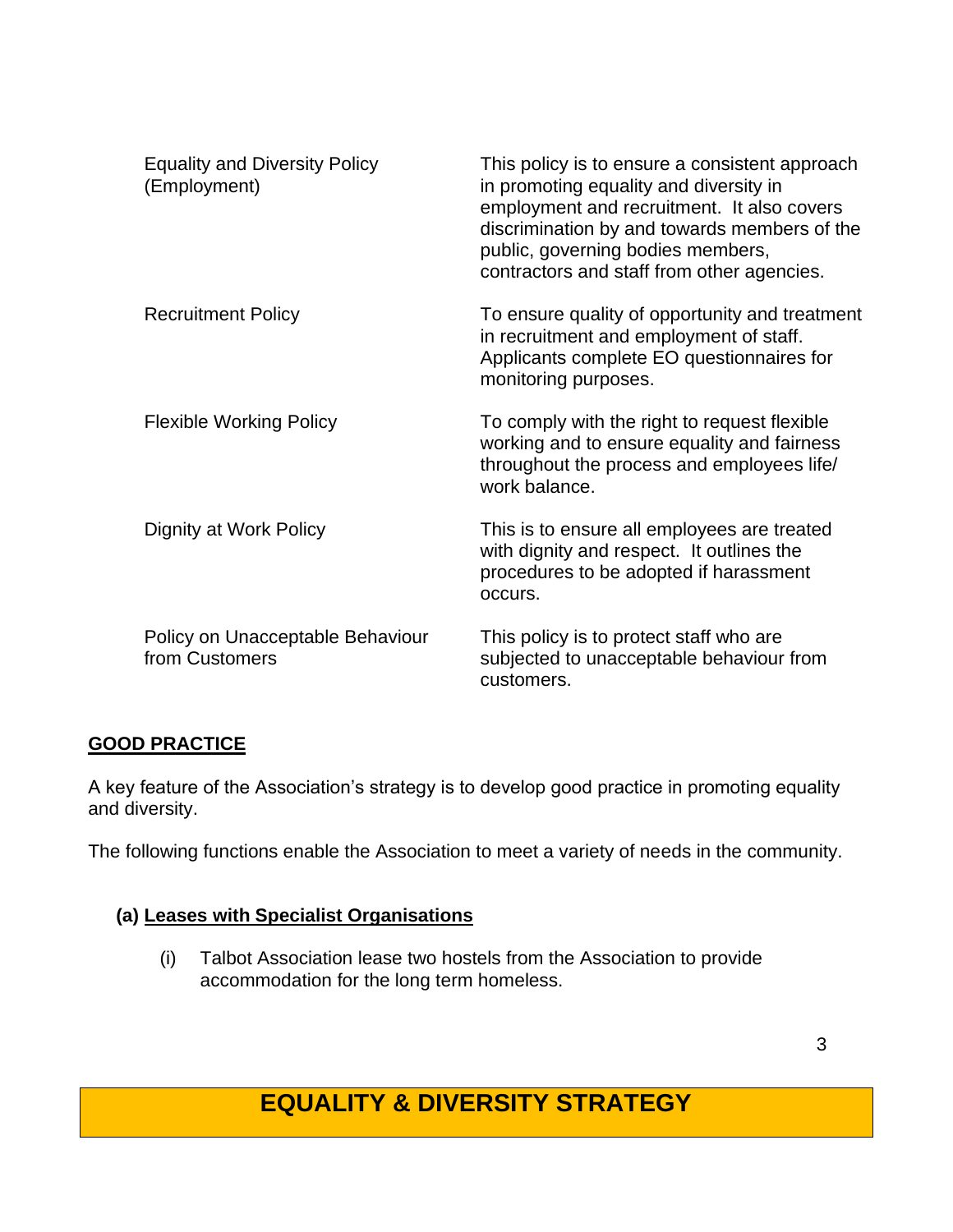(ii) Hemat Gryffe Women's Aid deals with black and minority ethnic women suffering from domestic abuse. The Association leases a drop-in centre to Hemat Gryffe Women's aid.

#### **(b) Services for Elderly/Disabled**

- (i) The Association maintains a register of flats with disabled aids and adaptations for reference for future lets to tenants requiring similar adaptations.
- (ii) The Association undertakes alterations to flats, subject to budget, to enable installation of aids and adaptations to allow tenants to continue to live in their own home.
- (iii) The Association replaces batteries for smoke alarms/carbon monoxide alarms for elderly and disabled free of charge.
- (iv) The Association has a portable mini-loop system which can be used in interview rooms, sheltered housing and tenants homes.
- (v) Home visits are arranged for elderly and disabled.
- (vi) The office is barrier free and accessible for disabled or elderly who wish to come into the office.
- (vii) Bi-lingual Warden for Chinese elderly at Pitt Street.

#### **(c)Religious and Cultural Needs**

The Association are sensitive to the religious and cultural needs of the communities it serves. Staff ensure that they do not carry out home visits or contact tenants on days or times that would be unsuitable eg religious holidays, festivals etc.

#### **(d)Interpreting/Translating Services**

Interpreting Services are used for interpreting and translation services when required. Documents can be translated into other languages on request.